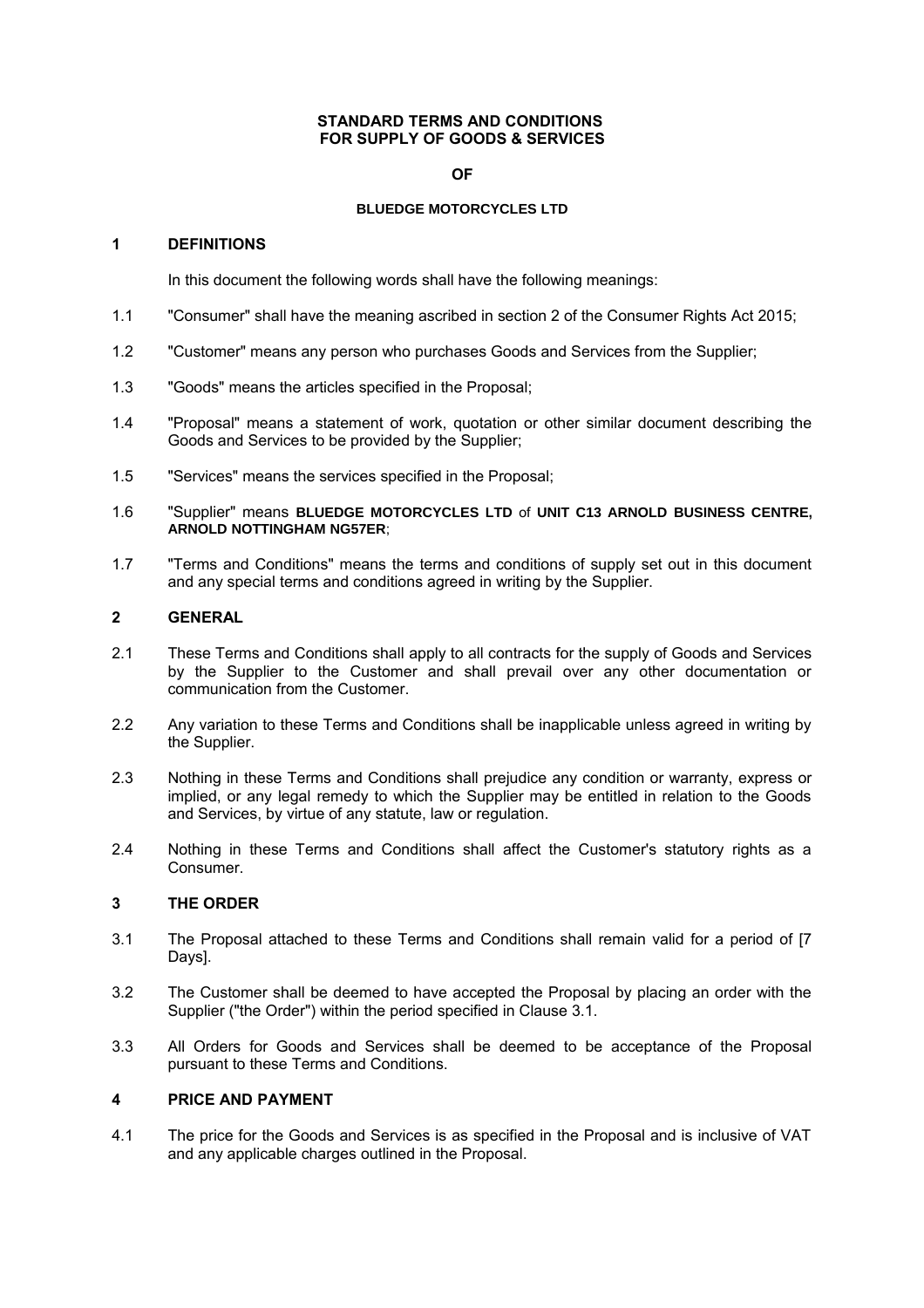- 4.2 Payment of the price shall be in the manner specified in the Proposal.
- 4.3 If the Customer fails to make any payment within [14 DAYS] of it becoming due, the Supplier shall be entitled to charge interest at the rate of [8%] per month on the outstanding amounts.

# **5 DELIVERY**

- 5.1 The date of delivery of the Goods and Services is as specified in the Proposal. The Supplier may vary these times by intimating in writing details of the change to the Customer but in any event, the Goods and Services will be delivered within 30 days of the contract date unless there is an agreement with the Customer to the contrary.
- 5.2 All risk in the Goods shall pass to the Customer when they are in the physical possession of the Customer.

## **6 TITLE**

Title in the Goods shall not pass to the Customer until the Supplier has been paid in full for the Goods.

## **7 CUSTOMER'S OBLIGATIONS**

To enable the Supplier to perform its obligations the Customer shall:

- 7.1 co-operate with the Supplier;
- 7.2 provide the Supplier with any information reasonably required by the Supplier;
- 7.3 obtain all necessary permissions, licenses and consents which may be required before the commencement of the services, the cost of which shall be the sole responsibility of the Customer; and
- 7.4 comply with such other requirements as may be set out in the Proposal or otherwise agreed between the parties.

## **8 SUPPLIER'S OBLIGATIONS**

- 8.1 The Supplier warrants that the Goods will:
	- 8.1.1 be of satisfactory quality;
	- 8.1.2 be fit for a particular purpose where the Consumer indicates or where it is obvious that they are required for a particular purpose;
	- 8.1.3 match the description, sample or model;
	- 8.1.4 be installed correctly, where installation has been agreed as part of the contract;
	- 8.1.5 conform to the contract to supply content where the Goods are an item that includes digital content.
- 8.2 The Supplier shall perform the Services with reasonable skill and care and to a reasonable standard in accordance with recognised standards and codes of practice.
- 8.3 In addition to the Customer's statutory rights, the Supplier guarantees that the Goods and Services will be free from defects in materials and/or workmanship for a period of [28 days] from the date that the Goods and Services were supplied.
- 8.4 The Supplier provides the following guarantee(s) in relation to the Services carried out: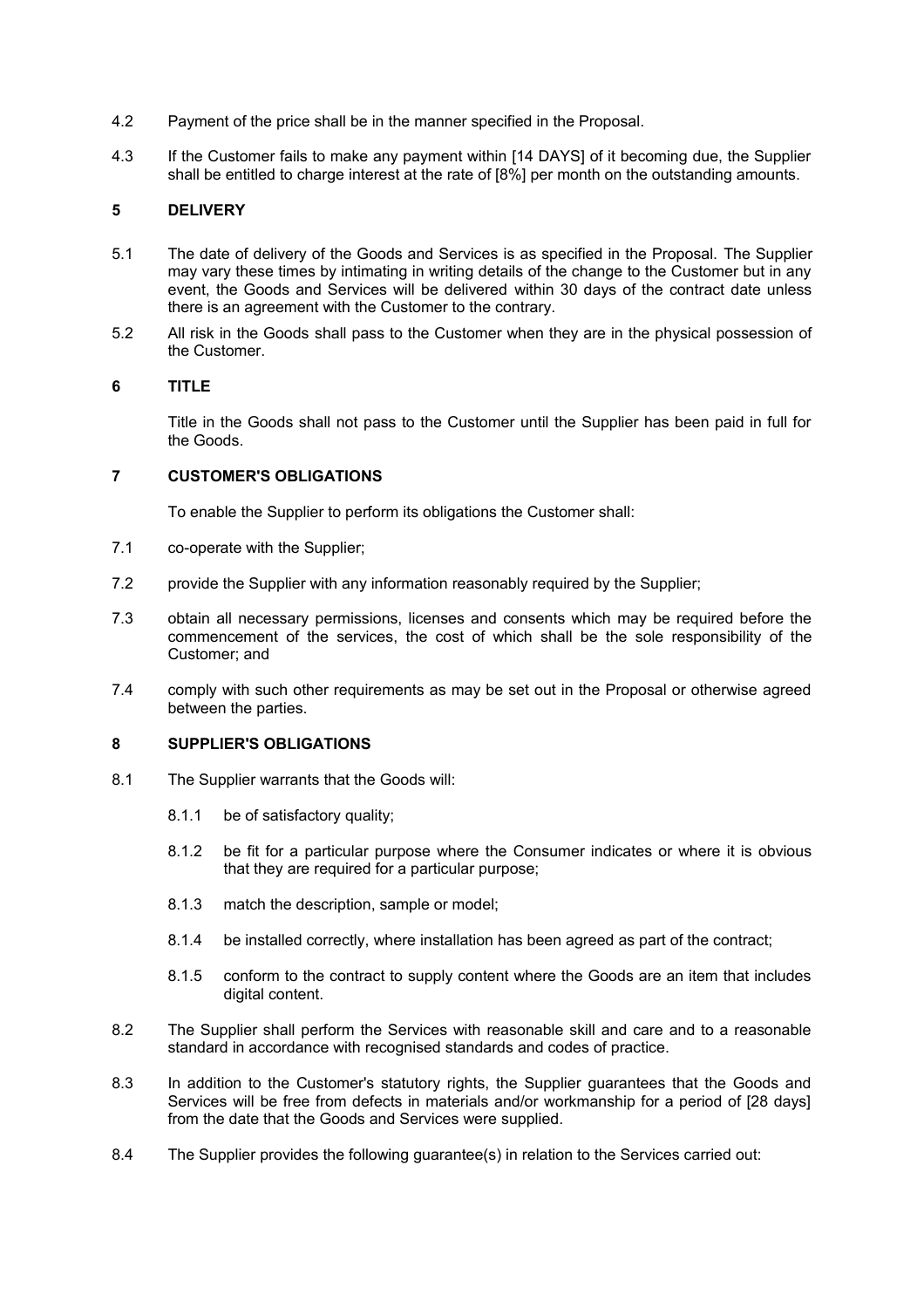#### [SALES/SERVICES GUARANTEE]

- 8.5 Clause 8.3 does not apply:
	- 8.5.1 if a fault arises due to any subsequent mechanical, chemical, electrolytic or other damage not due to a defect in the Goods and Services after risk has passed to the Customer;
	- 8.5.2 if a fault arises due to willful damage, abnormal working conditions, failure to follow instructions, misuse, alteration or unauthorised repair, improper maintenance or negligence on the part of the Customer or a third party.
- 8.6 If the Services are found to be defective in accordance with these Terms and Conditions then the Supplier shall either re-perform or refund any monies paid for the defective Services when notified by the Customerof of the defect within a reasonable time.
- 8.7 If the Customer has not paid for the Goods and Services in full by the date the defect in the Goods and Services is notified to the Supplier then the Supplier has no obligation to remedy the defect in terms of this Clause 8.

# **9 REMEDY FOR BREACH (GOODS)**

- 9.1 Where the Goods are faulty or do not comply with any of the contract, the Customer is entitled to reject them within 30 days. This right does not apply in cases where the only breach relates to the incorrect installation of Goods, if applicable.
- 9.2 If the Customer asks for repair or replacement of the Goods during this initial 30-day period, the period is paused so that the Customer has the remainder of the 30-day period, or seven days (whichever is longer) to check whether the repair or replacement has been successful and to decide whether to reject the Goods.
- 9.3 Where the Customer rejects the Goods he is entitled to a full refund and is released from all outstanding obligations under the contract
- 9.4 A refund will be given without undue delay, and in any event within 14 days of the Supplier agreeing that the Customer is entitled to a refund.
- 9.5 The Supplier is responsible for the reasonable cost of returning the goods except where the Customer is returning them to the place where he took possession of them.

# **10 REPAIR OR REPLACEMENT (GOODS)**

- 10.1 Where there is a breach of contract, but the Customer has lost or chooses not to exercise his right to reject the Goods, he will be entitled in the first instance to claim a repair or replacement.
- 10.2 Where a repair or replacement is claimed, the Supplier must do this at no cost to the Customer, within a reasonable time and without causing significant inconvenience.
- 10.3 The Customer cannot choose one of these remedies above the other if the chosen remedy is either impossible or disproportionate as compared to the other remedy. Once the Customer has chosen a remedy, he must give the Supplier a reasonable time to provide that remedy.
- 10.4 The remedies fail if, after just one attempt at repair or replacement, the Goods still do not meet the necessary requirements. The Customer does not have to give the Supplier multiple opportunities to repair or replace, although he can do so if he wishes. The remedies also fail if they are not provided within a reasonable time and without causing significant inconvenience to the Customer.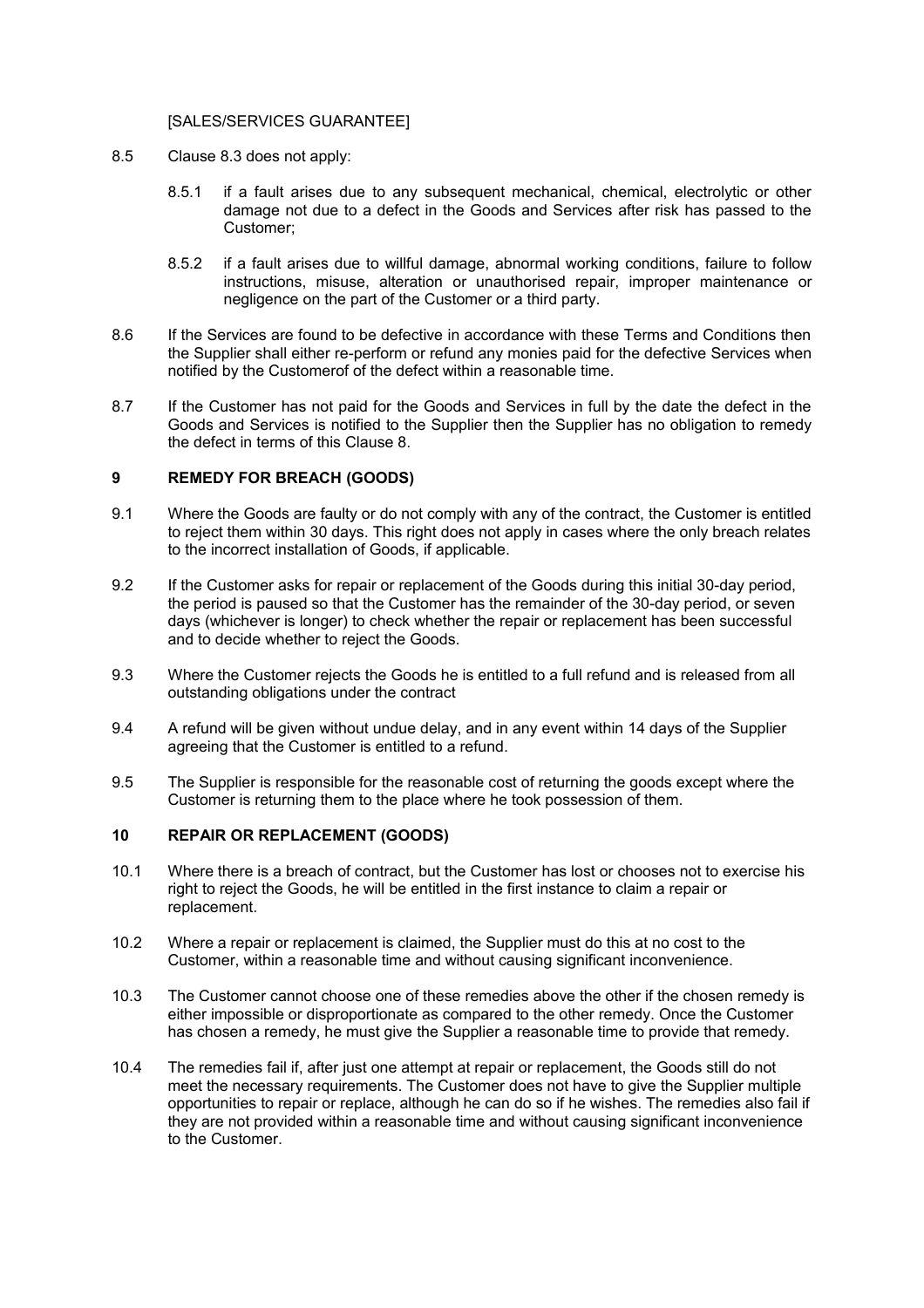10.5 In either case where repair or replacement fail, the Customer is entitled to further repairs or replacements or he can claim a price reduction or the right to reject. The same rule applies if both repair and replacement are impossible or disproportionate from the outset.

## **11 PRICE REDUCTION AND FINAL RIGHT TO REJECT (GOODS)**

- 11.1 If repair or replacement is not available or is unsuccessful, or is not provided within a reasonable time and without significant inconvenience to the Customer, then the Customer can claim a price reduction or reject the Goods.
- 11.2 Where repair or replacement fail, are not available, or were not provided within a reasonable time and without causing significant inconvenience to the Customer, the Customer can choose whether to keep the Goods or return them. If he keeps the Goods, then his claim will be for a reduction in price; if he returns them, he is rejecting them.
- 11.3 A price reduction must be an appropriate amount, which will depend on all the circumstances of the claim. It can be any amount up to the whole price.
- 11.4 If the Customer rejects the Goods, then he is entitled to a refund. This refund may be reduced to take account of any use the Customer has had from the Goods. However, no deduction can be made for the Customer having the Goods simply because the Supplier has delayed in collecting them. Nor can a deduction be made where Goods are rejected within six months of supply, except where the Goods are a motor vehicle.

# **12 BURDEN OF PROOF (GOODS)**

- 12.1 If the Customer chooses repair, replacement, price reduction or the final right to reject, and if the defect is discovered within six months of delivery, it is assumed that the fault was there at the time of delivery unless the Supplier can prove otherwise or unless this assumption is inconsistent with the circumstances (for example, obvious signs of misuse).
- 12.2 If more than six months have passed, the Customer has to prove the defect was there at the time of delivery. He must also prove the defect was there at the time of delivery if he exercises the short-term right to reject the Goods. Some defects do not become apparent until some time after delivery, and in these cases it is enough to prove that there was an underlying or hidden defect at that time.
- 12.3 The Customer cannot claim for defects that are brought to his attention before the sale, or if the Customer examines the Goods before purchase and any defects should have been obvious.
- 12.4 The Customer cannot claim for damage he causes or if he simply changes his mind about wanting the Goods.
- 12.5 Neither can the Customer claim if he chose the product himself for a purpose that is neither obvious nor made known to the Supplier and he then finds that the item is simply unsuitable for that purpose.
- 12.6 The Customer has no rights to claim for faults that appear as a result of fair wear and tear.

# **13 CANCELLATION**

- 13.1 The Customer may cancel an Order by notifying the Supplier in writing at the address above within [7 DAYS] of placing an Order and any deposit paid will be refunded in full.
- 13.2 If the Customer fails to cancel the order within the time specified in Clause 9.2 any deposit paid may not be returnable.

## **14 LIMITATION OF LIABILITY**